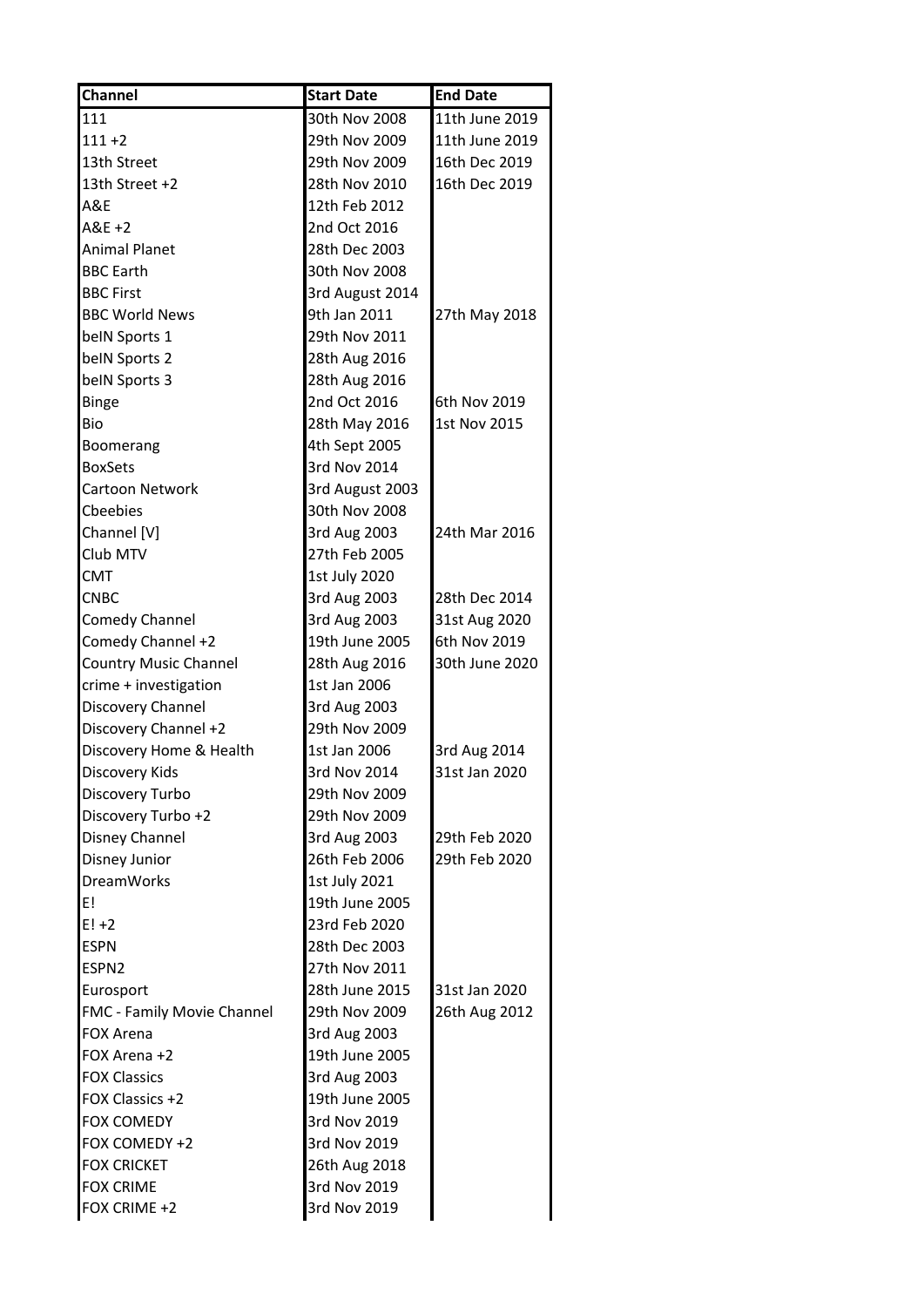| <b>Channel</b>                   | <b>Start Date</b> | <b>End Date</b> |
|----------------------------------|-------------------|-----------------|
| <b>FOX Docos</b>                 | 28th June 2020    |                 |
| <b>FOX FOOTY</b>                 | 12th Feb 2012     |                 |
| Fox Footy                        | 3rd Aug 2003      | 1st Oct 2006    |
| <b>FOX FUNNY</b>                 | 3rd Nov 2019      |                 |
| FOX FUNNY +2                     | 23rd Feb 2020     |                 |
| <b>FOX LEAGUE</b>                | 26th Feb 2017     |                 |
| <b>FOX News</b>                  | 26th Aug 2018     |                 |
| <b>FOX ONE</b>                   | 3rd Nov 2019      |                 |
| FOX ONE +2                       | 3rd Nov 2019      |                 |
| FOX Sci Fi                       | 29th Dec 2019     |                 |
| FOX Sci Fi +2                    | 29th Dec 2019     |                 |
| <b>FOX SHOWCASE</b>              | 25th Nov 2007     |                 |
| FOX SHOWCASE +2                  | 29th Nov 2009     |                 |
| <b>FOX SLEUTH</b>                | 29th Dec 2019     |                 |
| FOX SLEUTH +2                    | 29th Dec 2019     |                 |
| FOX SPORTS 501                   | 3rd Aug 2003      | 16th Sept 2018  |
| <b>FOX SPORTS 2</b>              | 3rd Aug 2003      | 26th Feb 2017   |
| FOX SPORTS 503                   | 1st Oct 2006      |                 |
| FOX SPORTS 505                   | 3rd Nov 2014      |                 |
| FOX SPORTS 506                   | 3rd Nov 2014      |                 |
| <b>FOX SPORTS MORE</b>           | 26th Feb 2017     |                 |
| FOX SPORTS NEWS 500              | 27th Aug 2006     |                 |
| FOX8                             | 3rd Aug 2003      |                 |
| $FOX8 + 2$                       | 19th June 2005    |                 |
| <b>Foxtel Arts</b>               | 28th Mar 2015     | 10th Oct 2017   |
| <b>Foxtel Movies Disney</b>      | 10th Apr 2014     | 6th Nov 2016    |
| Foxtel Movies Disney +2          | 31st May 2015     | 6th Nov 2016    |
| <b>Foxtel Movies Masterpiece</b> | 1st Jan 2013      | 6th Nov 2016    |
| <b>FUEL TV</b>                   | 25th Feb 2007     | 3rd Aug 2014    |
| FX                               | 12th Feb 2012     | 28th Feb 2018   |
| FX +2                            | 26th Aug 2012     | 28th Feb 2018   |
| <b>History Channel</b>           | 3rd Aug 2003      |                 |
| <b>HOW To Channel</b>            | 19th June 2005    | 28th Feb 2011   |
| <b>Investigation Discovery</b>   | 1st Jan 2006      |                 |
| KidsCo                           | 30th May 2010     | 13th Feb 2013   |
| Lifestyle Channel                | 3rd Aug 2003      |                 |
| Lifestyle Channel +2             | 19th June 2005    |                 |
| Lifestyle FOOD                   | 19th June 2005    |                 |
| Lifestyle FOOD +2                | 29th Nov 2009     |                 |
| Lifestyle HOME                   | 27th Feb 2011     |                 |
| Lifestyle YOU                    | 29th Nov 2009     | 10th Oct 2017   |
| Lifestyle YOU +2                 | 29th Nov 2009     | 10th Oct 2017   |
| <b>LMN</b>                       | 1st Sept 2020     |                 |
| <b>MAX</b>                       | 3rd Aug 2003      | 30th June 2020  |
| <b>Movies Action</b>             | 29th Nov 2009     |                 |
|                                  |                   |                 |
| Movies Action +2                 | 24th Feb 2013     |                 |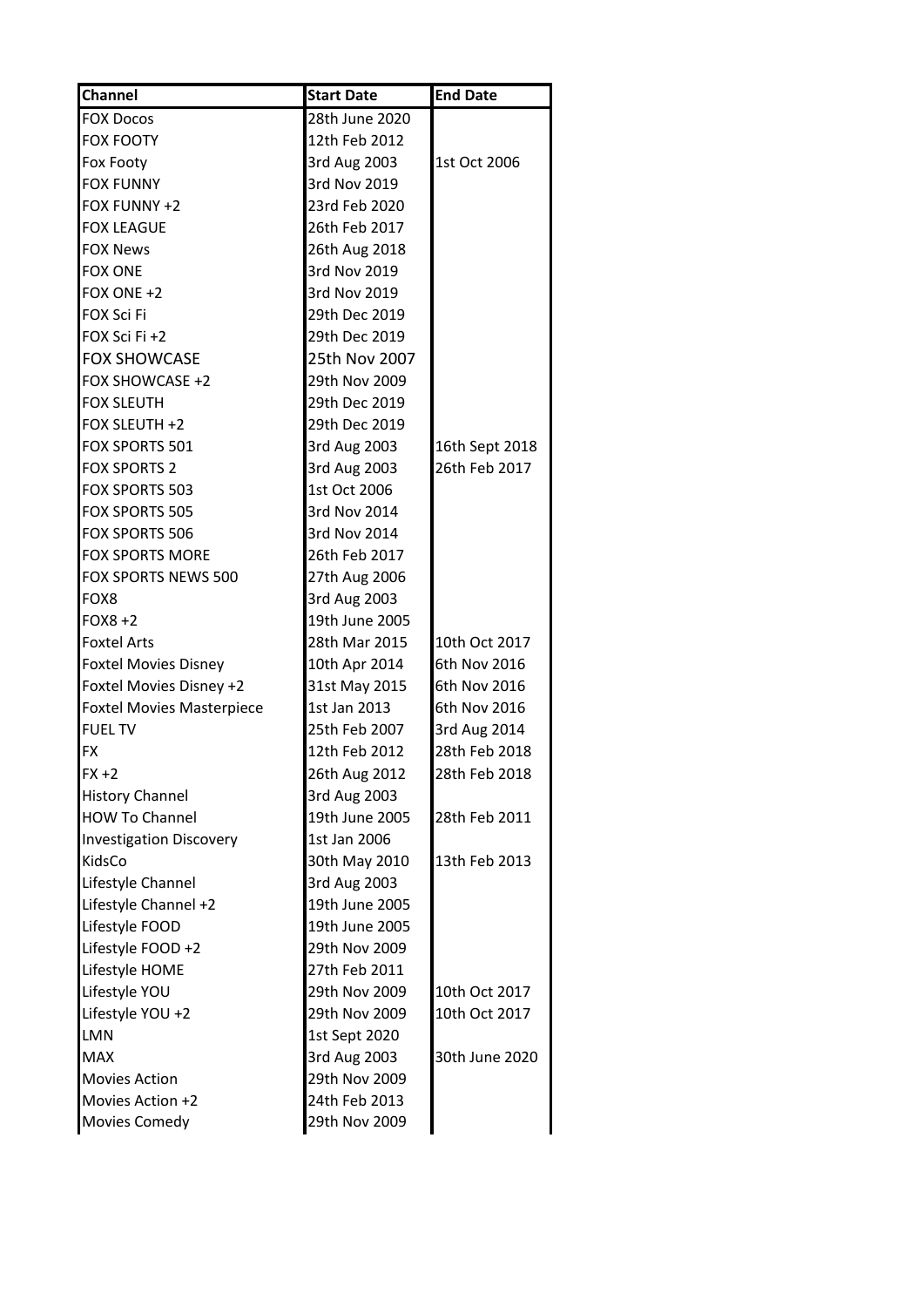| <b>Channel</b>             | <b>Start Date</b> | <b>End Date</b> |
|----------------------------|-------------------|-----------------|
| Movies Drama               | 3rd Nov 2019      |                 |
| <b>MOVIE EXTRA</b>         | 3rd Aug 2003      | 1st Jan 2013    |
| <b>MOVIE GREATS</b>        | 3rd Aug 2003      | 1st Jan 2013    |
| <b>Movies Family</b>       | 6th Jan 2013      |                 |
| Movies Family +2           | 24th Feb 2013     |                 |
| <b>Movies Greats</b>       | 6th Jan 2013      |                 |
| <b>Movies Hits</b>         | 1st July 2016     |                 |
| <b>Movies Kids</b>         | 3rd Nov 2019      |                 |
| MOVIE ONE                  | 3rd Aug 2003      | 1st Jan 2013    |
| <b>Movies Premiere</b>     | 3rd Aug 2003      |                 |
| Movies Premiere +2         | 11th July 2004    |                 |
| <b>Movies Romance</b>      | 29th Nov 2009     |                 |
| <b>Movies Thriller</b>     | 1st Jan 2013      |                 |
| MOVIE TWO                  | 26th Nov 2006     | 1st Jan 2013    |
| <b>MTV</b>                 | 3rd Aug 2003      |                 |
| <b>MTV Classic</b>         | 28th June 2020    |                 |
| <b>MTV Hits</b>            | 28th Nov 2010     |                 |
| Nat Geo People             | 28th Nov 2010     | 28th Feb 2018   |
| Nat Geo Adventure +2       | 9th Jan 2011      | 4th Sept 2012   |
| Nat Geo Wild               | 28th Feb 2010     |                 |
| <b>National Geographic</b> | 3rd Aug 2003      |                 |
| National Geographic +2     | 9th Jan 2011      | 7th Jan 2021    |
| Nickelodeon                | 3rd Aug 2003      |                 |
| Nick Jr.                   | 19th Jun 2005     |                 |
| Ovation                    | 3rd Aug 2003      | 27th Feb 2010   |
| Pop Up Hits                | 1st Aug 2021      |                 |
| SF                         | 1st Dec 2006      | 1st Jan 2014    |
| $SF + 2$                   | 29th Nov 2009     | 1st Jan 2014    |
| <b>SHOWTIME Greats</b>     | 3rd Aug 2003      | 15th Nov 2009   |
| <b>Sky News Extra</b>      | 26th Aug 2018     |                 |
| <b>Sky News Live</b>       | 3rd Aug 2003      |                 |
| <b>SKY NEWS BUSINESS</b>   | 28th Feb 2010     | 30th Sept 2018  |
| Sky News UK                | 26th Aug 2018     |                 |
| Sky News Weather           | 30th May 2010     |                 |
| <b>Sky Racing</b>          | 25th Nov 2007     |                 |
| Sky Racing 2               | 27th Sept 2020    |                 |
| Sky Thoroughbred Central   | 29th Aug 2010     |                 |
| Smooth                     | 3rd Dec 2013      | 10th Oct 2017   |
| Smooth / Foxtel Arts       | 15th Oct 2017     | 30th June 2020  |
| SoHo                       | 3rd Aug 2003      | 4th Oct 2016    |
| $Sotho +2$                 | 1st Sept 2006     | 4th Oct 2016    |
| SPEED                      | 28th Nov 2010     | 2nd Nov 2014    |
| <b>STARPICS 1</b>          | 29th Nov 2009     | 1st Jan 2013    |
| <b>STARPICS 2</b>          | 29th Nov 2009     | 1st Jan 2013    |
| <b>STUDIO</b>              | 30th May 2010     | 28th Mar 2015   |
| The Style Network          | 29th Nov 2009     | 16th Dec 2019   |
| SyFy                       | 1st Jan 2014      | 16th Dec 2019   |
| $Syfy + 2$                 | 1st Jan 2014      | 16th Dec 2019   |
| <b>TCM</b>                 | 26th Aug 2012     | 13th Dec 2016   |
| <b>TLC</b>                 | 1st Jan 2006      |                 |
| $TLC+2$                    | 9th Jan 2011      |                 |